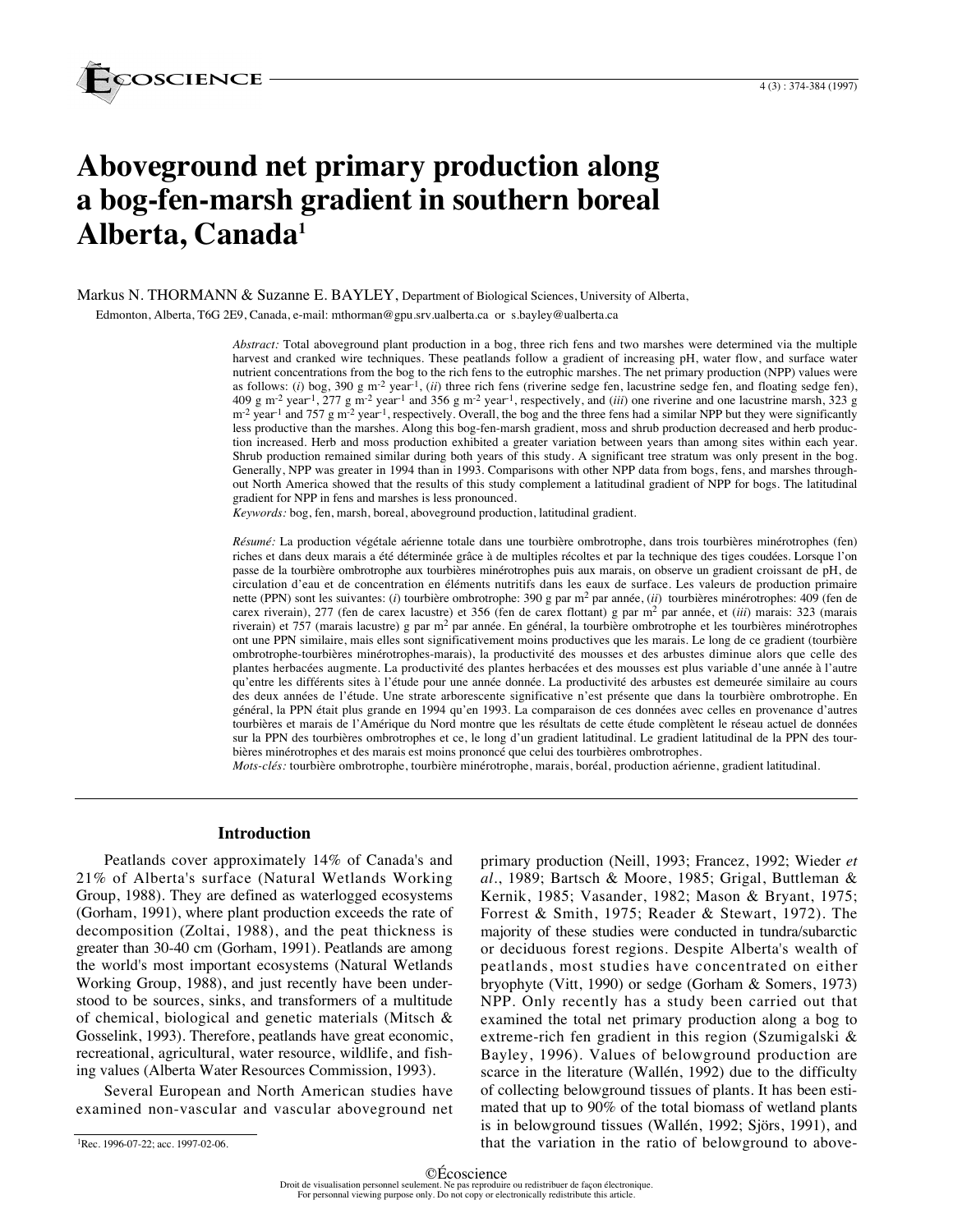ground biomass varies considerably even within the same species. Also, Wallén (1992) determined that the proportion of belowground biomass with respect to the total biomass is species specific for wetland plants.

We examined five peatlands in 1993 and 1994, and an additional sixth in 1994 in central Alberta, Canada. They were a bog, three rich fens, and two eutrophic marshes. These peatlands represent a gradient based on the elevation of surface water, inflow of nutrients, nutrient concentrations, pH, (Thormann & Bayley, 1997), vegetation type, and peat accumulation characteristics (Mitsch & Gosselink, 1993). Bogs are ombrotrophic, acidic, *Sphagnum spp.* dominated peatlands that receive nutrients only from precipitation. Fens and marshes are minerotrophic peatlands that receive nutrients from precipitation as well as from surface and groundwater flow. Water level fluctuations throughout the year are greater in marshes than in fens (Vitt *et al.*, 1996). The pH in fens and marshes is acidic to neutral to alkaline. Fens are dominated by *Sphagnum spp.* (poor fens), brown mosses (rich and extreme-rich fens), sedges, grasses, and shrubs, and they are mesotrophic with organic soil. Marshes are generally eutrophic peatlands that are dominated by sedges, reeds, and grasses, with shrubs and mosses generally lacking. Sjörs (1952) determined that the pH, relative conductivity, surface water Ca<sup>++</sup> concentrations, and the number of indicator species increases from bogs to fens. This increasing gradient of surface water chemistry parameters was shown by Vitt & Chee (1990) in poor, moderate-rich, and rich fens in Alberta, but this increase may not apply to nitrogen (N) and phosphorus (P) in the surface water (Vitt & Chee, 1990; Malmer, 1986); however, fens receive more nutrients than bogs due to their greater in- and efflux of water (Sparling, 1966). Marshes are usually eutrophic and have the highest concentrations of N and P compared to fens and bogs (Thormann & Bayley, 1997; Mitsch & Gosselink, 1993), and Sjörs' (1952) increasing gradient of relative conductivity and  $Ca^{++}$  can be extended from fens to marshes (Mitsch & Gosselink, 1993). In addition, peat depth is generally greater in bogs than in fens (National Wetlands Working Group, 1988). Marshes are characterized by the presence of a wet mineral soil in many areas but a shallow, well decomposed layer of peat may be present in some areas as well (National Wetlands Working Group, 1988). Both marshes in this study have peat accumulations (Thormann & Bayley, 1997).

The ecological relationships of the NPP of individual vegetation strata (mosses, herbs, shrubs), and total production are discussed in Thormann & Bayley (1997). Also, physical and surface water chemical parameters are presented in that manuscript. Briefly, we found that herb and shrub production correlated positively and negatively with water levels, respectively, and moss production correlated significantly with climatic variables (growing degree days, mean annual growing season temperature, and precipitation) in those sites that had a notable moss stratum (bog, floating sedge fen, and lacustrine sedge fen) (Thormann & Bayley, 1997). Furthermore, total NPP (vascular and non-vascular plants) in these fens correlated significantly with  $NO_3^-$  and total phosphorus in 1993 and 1994. Total NPP in the marshes correlated significantly with alkalinity in 1993, and soluble reactive phosphorus in 1994 (Thormann & Bayley, 1997).

We refer the reader to Thormann & Bayley (1997) for a detailed treaty on the relationships between NPP and physical, chemical, and climatic parameters within these peatlands.

In this paper, we present the non-vascular (moss), vascular (herbs, shrubs, and trees), and total aboveground net primary plant production values for a bog, three rich fens, and two eutrophic marshes in central Alberta. This is the first study that examines aboveground net primary plant production along a bog-fen-marsh peatland gradient in North America simultaneously. Most production studies concentrate on a particular peatland type (bog, fen, marsh, swamp), and year to year variation of parameters, such as water level fluctuations and surface water nutrient concentrations, presents problems comparing production values obtained from different peatlands in different years. This study represents an extension of the bog to poor fen to rich fen to extreme-rich fen peatland gradient of Szumigalski & Bayley (1996). Also, information on the net primary production in western Canadian peatlands is essential in understanding peat accumulation potentials and rates and responses to global climate changes. We hypothesize that the NPP increases from bogs to fens to marshes in southern boreal Alberta due to the increased nutrient availability towards the eutrophic end of the gradient.

#### **Study area and site descriptions**

The five study sites that were examined in 1993 and 1994 (three fens and two marshes) and an additional sixth in 1994 (the bog) represent the range of peatlands present in the southern boreal region of western Canada. These sites were classified according to hydrologic and surface water chemical characteristics (Thormann & Bayley, 1997). These included a bog, a floating sedge fen (FSF), a riverine sedge fen (RSF), a lacustrine sedge fen (LSF), a riverine marsh (RM), and a lacustrine marsh (LM). The bog is located north of Bleak Lake at 54° 41' N and 113° 28' W, while the FSF (54° 28' N, 113° 17' W), LSF (54° 28' N, 113° 19' W) and the RSF (54° 28' N, 113° 18' W) are located east of Perryvale. The RM is located northwest of Perryvale at 54° 28' N and 113° 23' W, and the LM is located northeast of Clyde (54° 10' N, 113° 34' W).

The climate of the area is characterized by mild summers and cold, snowy winters (Vitt *et al.*, 1995). The long term mean annual temperature is 1.7°C (Environment Canada, 1982), and the total mean precipitation is approximately 500 mm for all sites. Vitt *et al.* (1995) give a detailed description of the vegetation and the water chemistry of the bog, the floating sedge fen (their moderate-rich fen), and the lacustrine sedge fen (their extreme-rich fen). All six peatlands lie within the Subhumid Low Boreal ecoclimatic region of Canada (Ecoregions Working Group, 1989). The brown moss and *Sphagnum* nomenclatures follow Anderson, Grum & Buck, (1990) and Anderson (1990), respectively, while that of the vascular plants follows Moss (1983).

#### BOG

The bog is a large, raised ombrotrophic island with 5 m (Vitt *et al.*, 1995) of peat within a large peatland complex. The peat is arranged in large, dry hummocks which are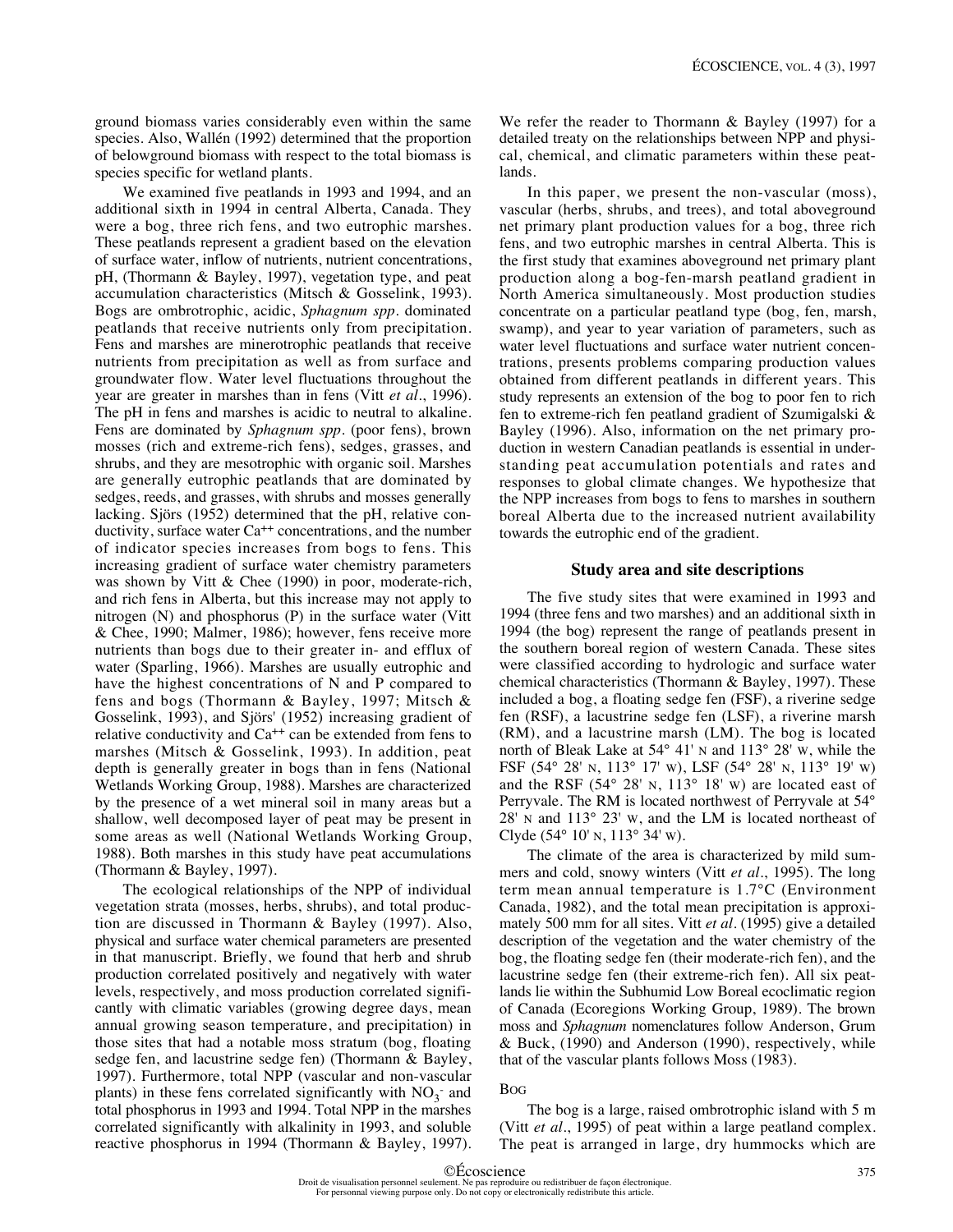separated by intermittent wetter hollows. A sparse tree layer of *Picea mariana* (Mill.) B.S.P. covers about 25% of the wooded part of the bog, while *Ledum groenlandicum* Oeder dominates the ericaceous shrub layer (percent cover is approximately 75%). The sparse herb stratum consists primarily of *Smilacina trifolia* (L.) Desf., and *Sphagnum fuscum* (Schimp.) Klinggr. comprises about 90% of the moss layer. Vitt *et al.* (1995) provide a more detailed description of this site.

#### LACUSTRINE SEDGE FEN (LSF)

This site is a large expanse of sedge-dominated peatland situated beside a large body of water (approximately  $0.8 \text{ km}^2$ ). This fen's topography is mainly flat with the occasional small hummock (about 5% of the peatland surface). In 1993, the water level was below the peat surface but in 1994, this site was flooded, possibly due to beaver dams blocking outflows of drainage channels. The vascular vegetation stratum consists primarily of *Carex lasiocarpa* Ehrh. and *C. diandra* Schrank. Shrubs comprise only about 5% of the peatland cover and consist of *Salix pedicellaris* Pursh and *Betula pumila* L. *var. glandulifera* Regel exclusively. The moss stratum is discontinuous and dominated by *Drepanocladus aduncus* (Mitt.) Warnst. and *Calliergon giganteum* (Schimp.) Kindb. in wet pools. A more detailed description of this site is in Vitt *et al.* (1995).

## RIVERINE SEDGE FEN (RSF)

This peatland is part of an extensive wetland complex adjacent to the aforementioned lacustrine sedge fen and has an approximate peat depth of 1 m. It receives water from a discrete inflow at the southern end and an outflow at the northern end controls the water table height. The water table was above the peat surface during the 1993 and 1994 growing seasons. The vascular vegetation strata are dominated by *Carex aquatilis* Wahlenb., *C. rostrata* Stokes, and *C. lasiocarpa* which together comprise about 95% of the cover. Mosses are very sparsely distributed, and shrubs are absent.

#### FLOATING SEDGE FEN (FSF)

This fen is a floating mat surrounding a small body of water (approximately  $0.2 \text{ km}^2$ ). The peat surface is a uniform carpet which fluctuates with the water table of the associated slough. The herb stratum is dominated by *Carex lasiocarpa*, while the shrub layer consists predominantly of *Salix pedicellaris*. The moss stratum is dominated by *Sphagnum warnstorfii* Russ. and *Aulacomnium palustre* (Hedw.) Schwaegr. Vitt *et al.* (1995) provide a more detailed description of this site.

#### RIVERINE MARSH (RM)

This site is located on the floodplain of Tawatinaw River. During 1993, this marsh was periodically inundated with water and the water table was consistently above the peat surface. In 1994, a beaver dam just above the study area retained much of the stream flow, and the water table dropped well below the peat surface. The vascular vegetation layer is dominated by *Carex aquatilis* during spring and early summer with *Calamagrostis canadensis* (Michx) Beauv. and *C. inexpansa* A. Gray dominant during late

summer and early fall. A number of other herb species are present but only sparsely distributed. There is no moss stratum present.

#### LACUSTRINE MARSH (LM)

This marsh is situated on the northwestern shore of Wakomao Lake (approximately 3.6 km2). During 1993, the water table was below the peat surface; however, in 1994, this site was flooded with water possibly due to beaver dams or constructed dams blocking the outflow(s) of the adjacent lake. The lake receives secondarily treated wastewater from Clyde (population < 1000) each spring and additional nutrients from agricultural run-off. No moss or shrub strata exist and the vascular vegetation layer is dominated by *Carex aquatilis, C. rostrata* and *C. atherodes* Spreng. (percent cover is approximately 95%). Also, *Typha latifolia* L. flourishes at the lake shore and *Scirpus microcarpus* Presl., *Galium labradoricum* Wieg. and *Hippuris vulgaris* L. comprise the remaining 5% of cover.

#### **Methods**

# PRODUCTION MEASUREMENTS

#### *MOSSES*

Clymo's (1970) cranked wire method was employed to measure the moss growth in the bog and the FSF. Two 5 m  $\times$  50 m (250 m<sup>2</sup>) plots were established in the bog in early June 1991 to determine the growth and production of the dominant moss species, *Sphagnum fuscum* (Szumigalski & Bayley, 1996). These plots were randomly established within each site. Five randomly placed transects of 20 wires, placed about 5 cm apart, were established in each plot (a total of 200 wires). Due to the smaller dimensions of the FSF, only one plot of 5 m  $\times$  25 m (125 m<sup>2</sup>) was established in June 1993. *Sphagnum warnstorfii* and *Aulacomnium palustre* are the two dominant species in this site. Three circular transects of 20 wires were set up for each moss species (60 wires per species). Growth in length was measured four times during each growing season, which was estimated to begin in early May and end in mid-October each year, in both sites. To convert the linear growth increments (cm year<sup>-1</sup>) to production values (g m<sup>-2</sup> year<sup>-1</sup>), the mass per unit length per surface area  $(g \text{ cm}^{-1} \text{ year}^{-1})$  was required. This was determined by extracting five cores of 85 cm<sup>2</sup> surface area  $(1/118 \text{ of } 1 \text{ m}^2)$  in early October of 1993 and 1994 for each of the species measured for growth and production. The number of individual stems in each core was counted, and the top 4 cm of each plant was cut off from the remainder of the plant, dried at 60°C, and weighed to the nearest 0.01 g. The capitulum of *Sphagnum spp.* was removed before drying and weighing under the assumption that it does not grow significantly during the growing season (Rochefort, Vitt & Bayley, 1990). The dry weight of each core was then converted to an average weight per one cm per square meter (g cm<sup>-1</sup> m<sup>-2</sup>) for each moss species. The top one cm of each core was cut off, weighed, and this weight was multiplied by a surface area correction factor (118, see above) to attain a weight per one cm per square meter. The production values were obtained by multiplying these values by the yearly measured length increments from the cranked wires (cm year<sup>-1</sup>).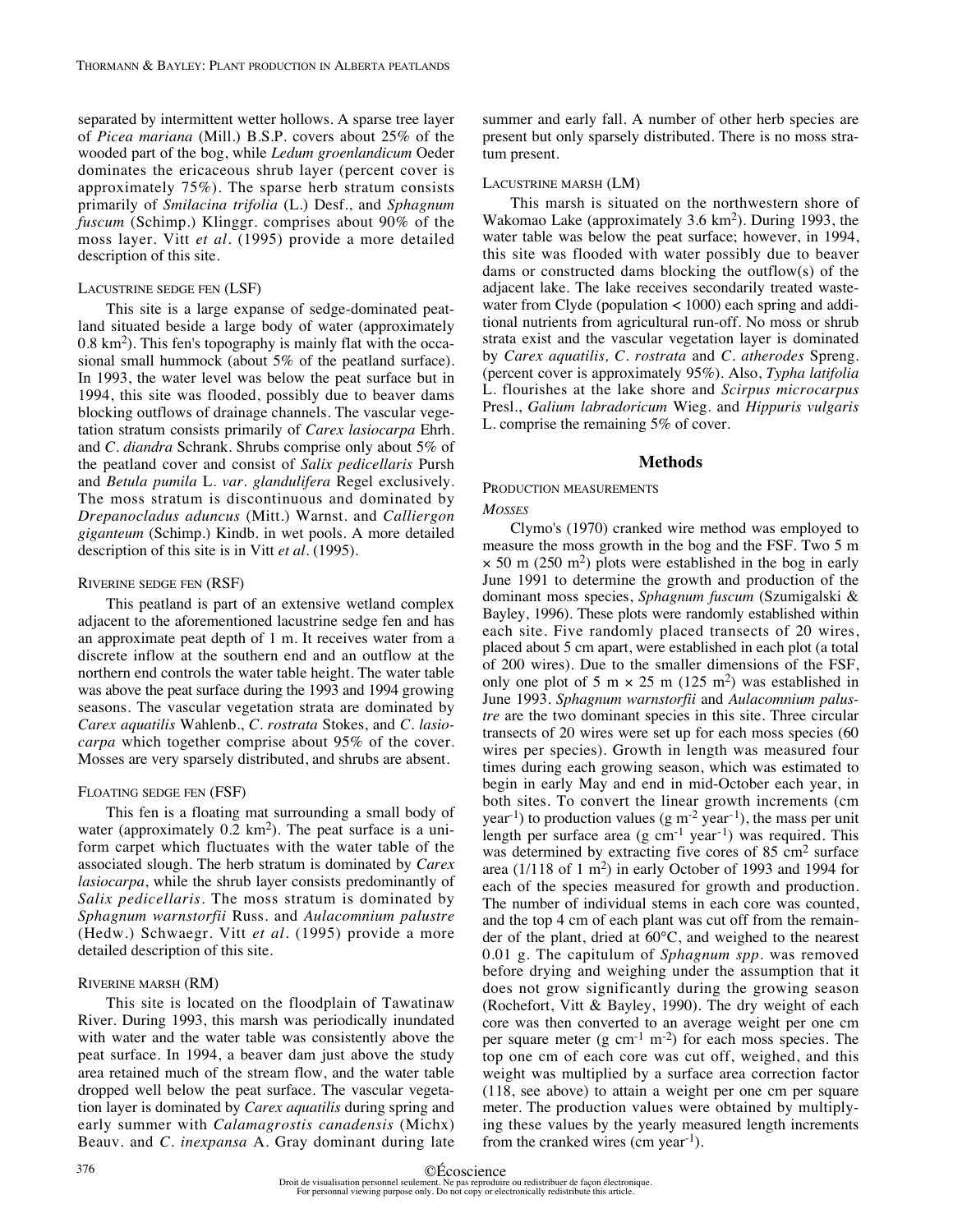Since the peat surface within the FSF and the bog are not perfectly flat, the calculated production values were corrected for hummock elevations by multiplying the production values by a correction factor that depends directly on the peat surface at each site. To estimate the actual peat surface area per vertically projected area, a 2500 cm<sup>2</sup> quadrat was set up into a grid of 25 equal 100 cm<sup>2</sup> squares. This was accomplished by stringing wires across the quadrat, resulting in 36 evenly spaced grid nodes on the quadrat surface. At each circular sample transect, this quadrat was leveled, and the distance from each grid node to the peat surface was measured (cm). The coordinates (*x, y*) of all grid nodes in association with the depths to the peat surface (*z*) could then be used by the computer program MacGridzo to calculate the surface area within each quadrat. This procedure was carried out in the bog (Szumigalski & Bayley, 1996), the LSF, and the FSF. The average ratio of actual peat surface area to vertical projected area was determined for the LSF and the FSF, and the calculated moss production values were multiplied by the corresponding site correction factor to arrive at the actual moss production value  $(g m^{-2} year^{-1})$  (Table I).

The LSF had very few hummocks, and Clymo's cranked wire method for determining moss production could not be applied here. Instead, moss production was determined by multiple harvests of the moss mat. A 0.25 m  $\times$  0.25 m (0.0625 m<sup>2</sup>) quadrat was employed to extract five samples of the dominant moss species, *Drepanocladus aduncus*, three times during both growing seasons. From each harvested quadrat, a sub-sample of 25 moss plants was taken and the ratio of the mass of new growth, as estimated from pigmentation change, to the total biomass of the sample was determined (Vitt & Pakarinen, 1977; Vasander, 1982). To estimate the total moss production per harvested quadrat, the ratio of the weight of the new growth to total weight was multiplied by the total harvested moss mass per quadrat. All samples were dried at 60°C before weighing. The sample period with the peak biomass was used as an estimate of the total NPP.

#### *HERBS AND SHRUBS*

These two vegetation layers were measured in two 5 m  $\times$  50 m (250 m<sup>2</sup>) plots. These were established in early May (bog, FSF, LSF, RM, and LM) or early June (RSF) in 1993 and ran parallel to the randomly established plots used to measure moss production within the applicable sites. Due to the smaller area available in the FSF, the two plots were 5 m  $\times$  25 m (125 m<sup>2</sup>) each. The aboveground vascular vegetation was harvested three times during each growing season, in late June, late July, and late August. Ten  $0.50 \text{ m} \times 0.50 \text{ m}$  $(0.25 \text{ m}^2)$  randomly placed quadrats (5 per plot) were clipped during each harvest period. These quadrats were never the same throughout either growing season. The bog was added as a sixth study site in 1994; therefore, no vascular plant production values are available for 1993.

All herbaceous plant material was clipped at the ground level during each harvest period, dried at 48°C, and sorted into live and dead plant matter. The dead plant matter from (the) previous year(s) was discarded, and the live plant material was further separated into individual taxa and then weighed. The maximum aboveground herb production for each site was estimated by using the month (June, July, or August) with the peak live standing crop.

Shrub NPP was determined similarly to herb production with the exception that shrubs are evergreens or deciduous with secondary growth (radial growth). The radial growth plus the new terminal growth (leaves, flowers, new twigs) is an approximate estimate of the aboveground annual NPP. Radial production for *Salix sp., Betula sp.* and *Ledum sp.* were estimated from Szumigalski & Bayley (1996), who modified techniques previously used by Reader & Stewart (1972). First, leaves were removed and the total stem biomass was determined for the major species within each quadrat. Then the total terminal stem production was weighed. Lastly, the total shrub stem weight was divided by the average quadrat age (as determined by the number of bud scale scars of the major shrub species) to obtain a mean stem production per annum. The total radial production is the difference between the terminal shrub production and the total shrub stem weight. Consequently, total shrub production is the sum of the total terminal and total radial productions within each quadrat. These values were incorporated into the total NPP for the bog, LSF, and FSF before statistical analyses were carried out. The radial production of dwarf shrubs is believed to be minimal (Vasander, 1982) and was not determined. To estimate total herbaceous and shrubby vascular plant aboveground NPP, the August herb and shrub total biomass from each quadrat was combined and then statistically analysed for differences in vascular plant production between years, sites, transects within sites, and samples within transects. Belowground production of the vegetation in these sites was not determined as part of this study.

TABLE I. Growth and net primary plant production of moss species in three peatlants in 1993 and 1994. Bulk density is in grams per centimeter per square meter, growth in in centimeters and production is in grams per square meter per period

| Site/species          |              |                                   | 1993                  |                           | 1994                  |                           |  |
|-----------------------|--------------|-----------------------------------|-----------------------|---------------------------|-----------------------|---------------------------|--|
|                       | Bulk density | Surface area<br>correction factor | May-October<br>growth | May-October<br>production | May-October<br>growth | May-October<br>production |  |
| <b>Bog</b>            | 474          | 1.09*                             |                       |                           |                       |                           |  |
| Sphagnum fuscum       |              |                                   | 0.38                  | 155.9                     | 0.65                  | 267.8                     |  |
| <b>FSF</b>            | 92           | 1.11                              |                       |                           |                       |                           |  |
| Sphagnum warnstorfii  |              |                                   | 0.54                  | 33.2                      | 4.46                  | 275.3                     |  |
| Aulacomnium palustre  |              |                                   | 0.72                  | 136.2                     | 2.15                  | 404.7                     |  |
| LSF                   | 419          | 1.01                              |                       |                           |                       |                           |  |
| Drepanocladus aduncus |              |                                   | 0.26                  | 26.8                      | 1.18                  | 120.8                     |  |

\*The surface area correction factor was adopted from Szumigalski & Bayley (1996)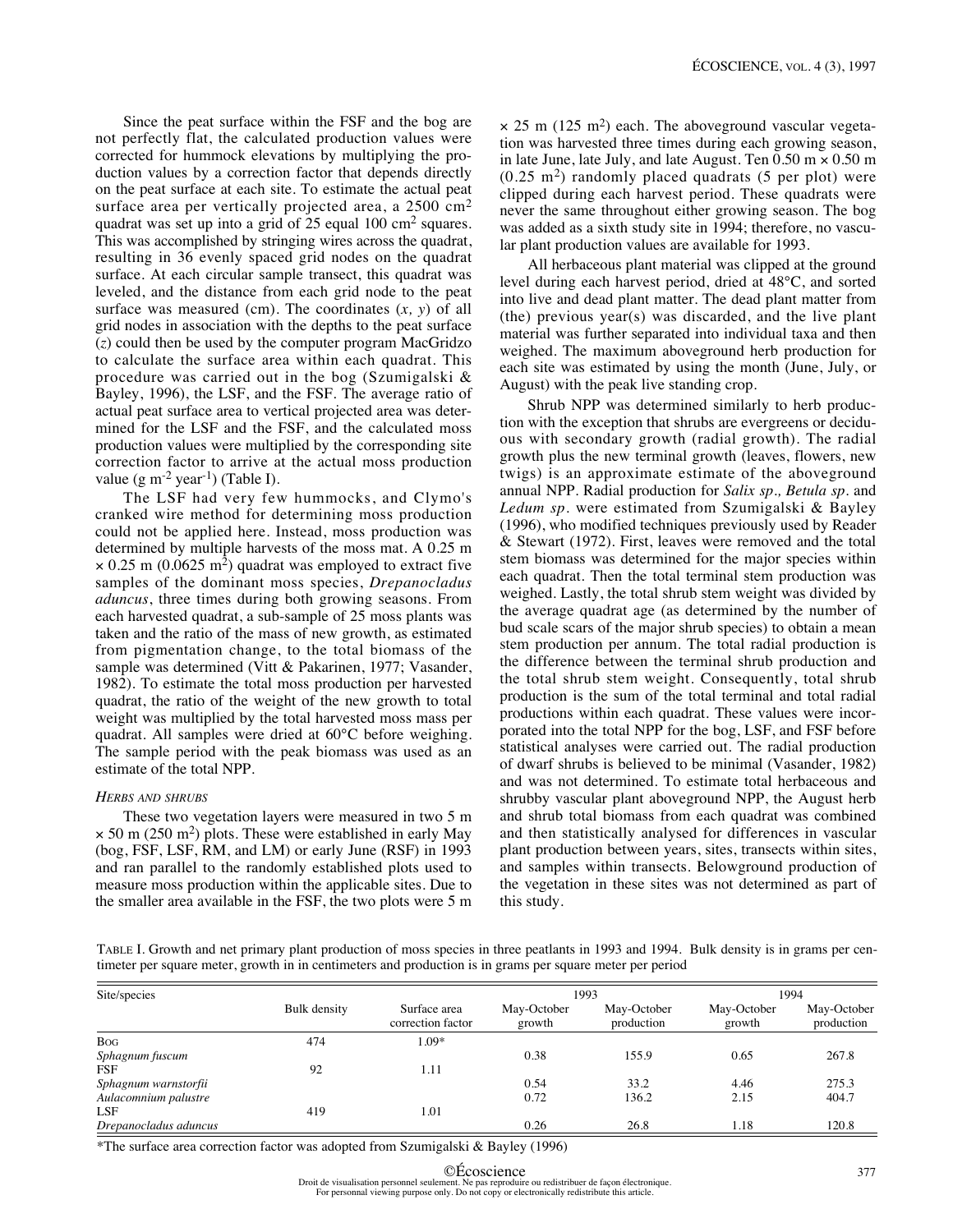## *TREES*

The only site with a significantly developed tree canopy was the bog (*Picea mariana*). Since the climatic data between 1991 and 1994 were similar in average temperature, total precipitation, and growing degree days on a per annum basis, we adopted the tree NPP values determined by Szumigalski & Bayley (1996) in our analyses. These values were determined by measuring large  $(> 1.8 \text{ m})$ and small (< 1.8 m) trees, employing tree height, diameter at breast height (approximately 1.3 m), basal diameter, and leader length measurements.

## STATISTICAL ANALYSES

Randomized nested-block ANOVA designs (samples nested in transects, nested in plots, nested in sites) were used to analyse the vascular (herbs, shrubs, and trees) and the total production (herbs, shrubs, trees, and mosses) separately. After significance was detected in the ANOVA procedures, Tukey significant difference tests were performed. Furthermore, *t*-tests were used to detect significant differences in NPP between years within each site. All statistical analyses were performed on SAS (SAS Institute Inc., 1989).

Since we only examined one bog, the problem of pseudoreplication arises due to the absence of replication within this peatland class. The fens and marshes were grouped into two separate peatland classes for comparisons among all three peatland types (bog, fens, and marshes). Combining the three rich fens and two marshes into two peatland classes was possible because of the homogeneity of variances (Zar, 1984) of the NPP data within the three fens and two marshes.

#### **Results**

MOSS PRODUCTION

Mosses were present in three of the six sites (bog, FSF, LSF). In these three sites, there were generally more differences in moss production between years than there were among sites. Moss production was significantly  $(p < 0.05)$ lower in 1993 than in 1994. The LSF had the lowest moss production in 1993 (27 g m<sup>-2</sup> year<sup>-1</sup>) and 1994 (121 g m<sup>-2</sup> year-1) (Figure 1). The FSF and the bog had values of 52 and 287 g m-2 year-1 and 156 and 268 g m-2 year-1 in 1993 and 1994, respectively. Moss production was significantly different ( $p < 0.05$ ) among the sites in 1993. Although there was no significant difference ( $p < 0.05$ ) between the bog and the FSF in 1994, together, they were significantly different from the LSF. Moss NPP decreased along the bogfen-marsh peatland gradient (Figure 5). There were no significant differences of moss production among transects, and between plots within the bog, FSF, and LSF.

#### HERB PRODUCTION

The peak herb standing crops (maximum net aboveground primary productivity) were significantly different (*p* < 0.05) among the sites. The sequence from maximum to minimum mean peak herb production of the sites was as follows:  $LM > RSF = RM > LSF = FSF > bog$  (Figure 2). Peak herb production was attained during the month of August in most sites, except for the RM (July), during both growing seasons. The peak herb crop was greater in 1994



FIGURE 1. Comparison of moss production (mean  $\pm$  SE) assuming 100% cover of the ground layer by the dominant species in three peatlands (bog, FSF: floating sedge fen, LSF: lacustrine sedge fen). No significant moss stratum was present in the RSF and it was absent in both marshes.  $SE < 2.5$  g m<sup>-2</sup> year<sup>-1</sup> at columns without error bars.

than in 1993, except for the RM, where this trend was reversed. The greatest increase (285%) in total herb production was observed in the LSF (from 80 g m<sup>-2</sup> year<sup>-1</sup> in 1993 to 300 g m-2 year-1 in 1994). Conversely, the RM exhibited the greatest decrease (58%) in total herb production (from 349 g m-2 year-1 in 1993 to 201 g m-2 year-1 in 1994). The LM (757 g m<sup>-2</sup> year<sup>-1</sup>) had significantly ( $p < 0.05$ ) higher mean herb production values than the RM (345 g m<sup>-2</sup> year<sup>-1</sup>) during both years of this study (Figure 2). Herb NPP increased along the bog-fen-marsh peatland gradient



FIGURE 2. Comparison of aboveground peak herb production (mean  $\pm$ SE) in six peatlands (bog, FSF: floating sedge fen, LSF: lacustrine sedge fen, RSF: riverine sedge fen, RM: riverine marsh, LM: lacustrine marsh). The bog was sampled only in 1994.  $SE < 10$  g m<sup>-2</sup> year<sup>-1</sup> at columns without error bars.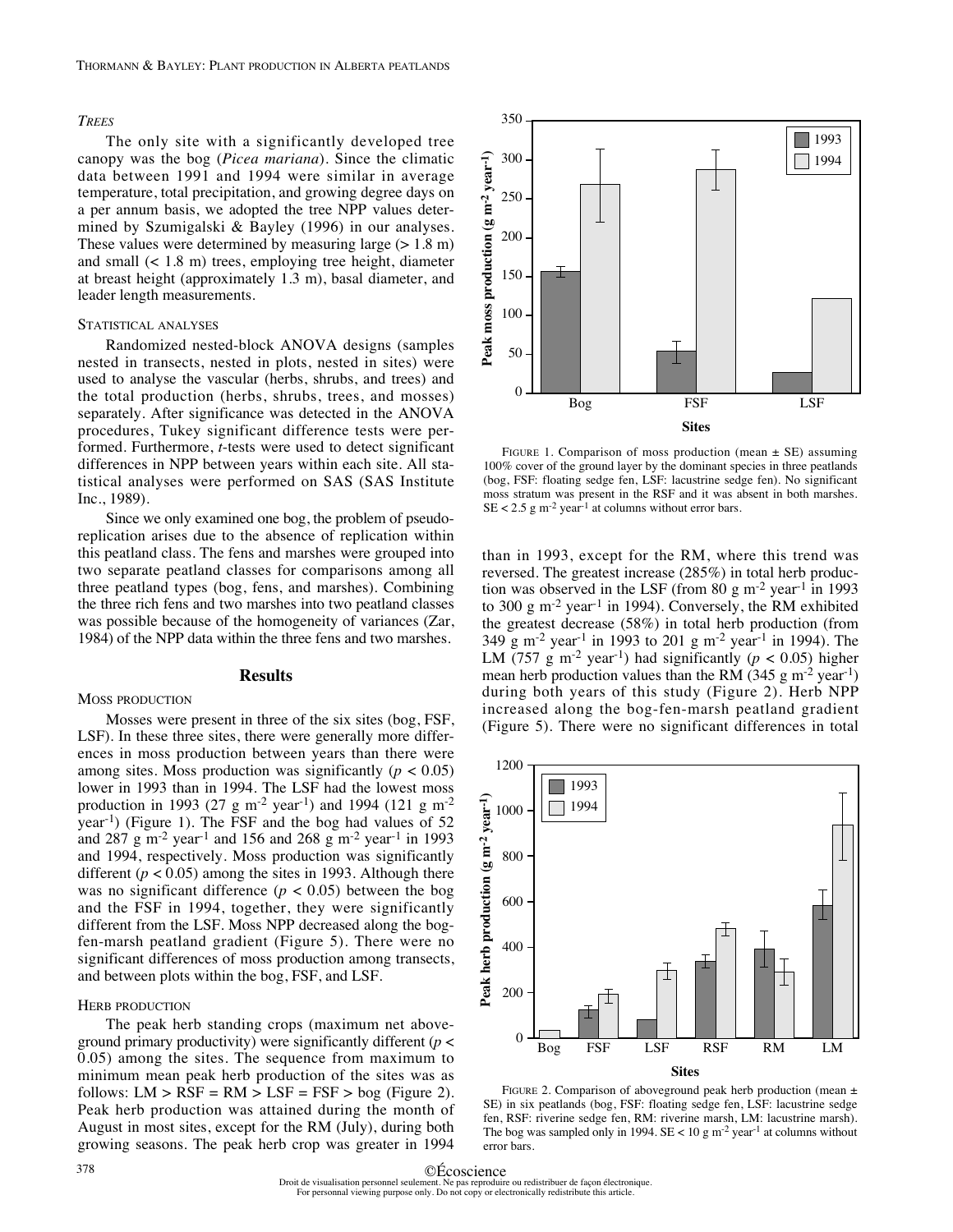herb production among samples within each transect, and between transects within each site.

#### SHRUB AND TREE PRODUCTION

Shrub aboveground production decreased along the bogfen gradient; however, no shrub stratum was present in the RSF, RM, and LM (Figure 3). Total shrub net primary production varied significantly ( $p < 0.05$ ) among those sites that exhibited a shrub stratum (14 to 126 g m<sup>-2</sup> year<sup>-1</sup>). The minerotrophic sites which exhibited a shrub stratum had a range of mean production values from 14 to 41 g  $\text{m}^{-2}$  year<sup>-1</sup> for the FSF and LSF, respectively (Figure 3). The order of these sites from greatest to least shrub production was: bog > FSF > LSF. Shrub production was not significantly different  $(p > 0.05)$  in any site between 1993 and 1994. Shrub NPP decreased along the bog-fen-marsh peatland gradient (Figure 5). There were no significant differences in total shrub production among samples within each transect, and between transects within each site.



FIGURE 3. Comparison of peak aboveground terminal shrub production (mean  $\pm$  SE) in three peatlands (bog, FSF: floating sedge fen, LSF: lacustrine sedge fen). The bog was sampled only in 1994 and no shrub stratum

Only the bog exhibited a tree stratum and NPP values from this layer were adopted from Szumigalski & Bayley (1996) (27 g m<sup>-2</sup> year<sup>-1</sup>) who studied the same site in 1991 and 1992.

#### VASCULAR PLANT PRODUCTION (EXCLUDING TREES)

A significant difference in aboveground vascular plant production (excluding trees) was apparent among sites and between years ( $p < 0.05$ ) (1993 < 1994). Total vascular plant production values ranged from 94 (LSF in 1993) to 933 (LM in 1994) g m<sup>-2</sup> year<sup>-1</sup> (Figure 4). The sites ranked as follows (from highest to lowest NPP): LM > RM = RSF >  $FSF = LSF$  in 1993, and  $LM > RSF > LSF > FSF = RM >$ bog in 1994. The lacustrine fens (FSF and LSF) and the bog had the lowest herb and shrub production combined (1993/1994 mean), whereas the riverine sedge fen (RSF)



FIGURE 4. Aboveground total vascular plant biomass (mean  $\pm$  SE) at three monthly harvest periods in six peatlands (bog, FSF: floating sedge fen, LSF: lacustrine sedge fen, RSF: riverine sedge fen, RM: riverine marsh, LM: lacustrine marsh). The bog was sampled only in 1994. SE < 20 g m<sup>-2</sup> year<sup>-1</sup> at symbols without error bars.

and both marshes (RM and LM) had the highest. Herb production increased from the bog to the fens to the eutrophic marshes (Figure 2), and shrub production decreased along the same gradient (Figure 3).

#### TOTAL PLANT PRODUCTION

Total mean aboveground plant production (trees, shrubs, herbs, and mosses) for all sites did not increase along the bog-fen-marsh gradient in central Alberta (Figure 5). From most to least productive sites, the study sites ranked as follows:  $LM > RSF > Bog = FSF = RM > LSF$ . The LM had the highest mean aboveground plant production (757 g  $m^{-2}$  year<sup>-1</sup>), followed by the RSF (409 g m<sup>-2</sup> year<sup>-1</sup>), and the LSF had the lowest mean plant production at  $277 \text{ g m}^{-2}$ year<sup>-1</sup> in 1993 and 1994.

# **Discussion**

# MOSS PRODUCTION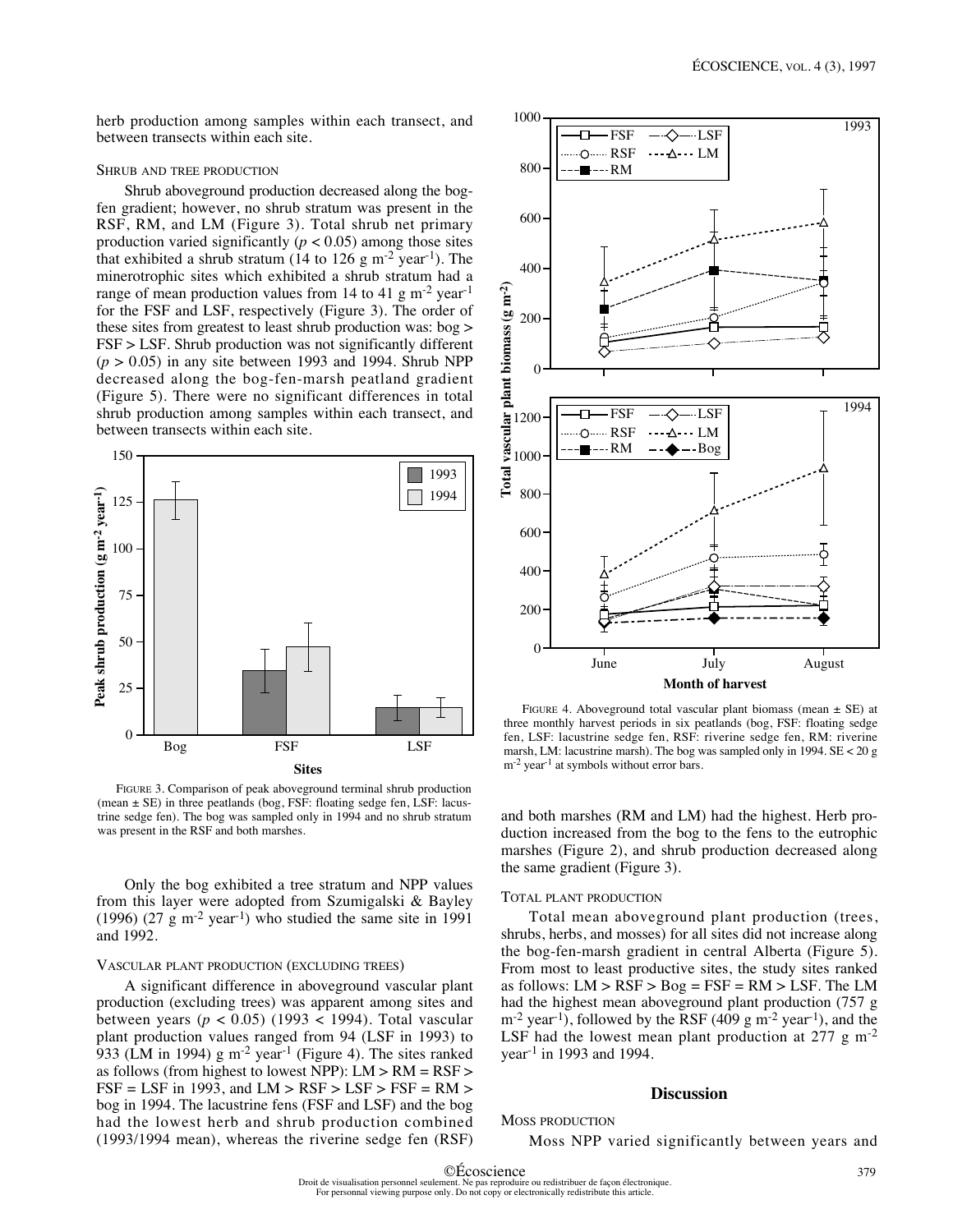

FIGURE 5. Comparison of total aboveground plant production in six peatlands (bog, FSF: floating sedge fen, LSF: lacustrine sedge fen, RSF: riverine sedge fen, RM: riverine marsh, LM: lacustrine marsh). Bars represent the means of 1993 and 1994, except for tree production (where applicable), which is based on Szumigalski & Bayley (1996). The bog was sampled only in 1994.

ranged from 27 g m<sup>-2</sup> year<sup>-1</sup> (LSF in 1993) to 287 g m<sup>-2</sup> year-1 (FSF in 1994) (Figure 1). A trend of significantly different moss production between years was previously reported by Wallén, Falkengren-Grerup & Malmer (1988), Moore (1989), Rochefort, Vitt & Bayley (1990), Francez (1992), and Szumigalski & Bayley (1996). Other studies also showed small differences in moss production among a variety of peatlands within the same year (Rochefort, Vitt & Bayley, 1990; Szumigalski & Bayley, 1996). These latter studies were conducted in several minerotrophic and ombrotrophic peatlands in Ontario and along a bog to extreme-rich fen gradient in central Alberta, respectively. Bartsch & Moore (1985) also found similar trends in poor, rich, and transitional fens in Canada's subarctic regions (Table II). Moss production decreased along the bog-fen gradient, and they were altogether absent in the marshes (Figure 1). This decrease or absence of moss growth paralleled water level position with respect to the peat surface and water level fluctuations (Thormann & Bayley, 1997).

Moss production in this bog  $(212 \text{ g m}^{-2} \text{ year}^{-1})$  is similar to the mean moss production of boreal bogs in North America (190 g m<sup>-2</sup> year<sup>-1</sup>) (Table II). However, a gradient of increasing moss production with decreasing latitudes exists (Table II) and may be the result of more favourable climatic conditions (higher mean annual temperatures, increased number of growing degree days) which were shown to significantly affect moss growth in Alberta peatlands (Thormann & Bayley, 1997). Moss production in fens is more variable throughout boreal North America (Table II), and no clear trends are detectable. The mean moss production is 81 g  $\mathrm{m}^{-2}$  year<sup>-1</sup>, and the Alberta fens deviate from this mean substantially (Table II). Thus, site specific characteristics, such as hydrology and surface water nutrient concentrations, may have a more significant effect on moss

TABLE II. Aboveground net primary plant production (g  $m^{-2}$  year<sup>1</sup>) of different strata and totals for North American peatlands in order of decreasing latitude. Columns may not add up to totals due to rounding

| Wetland type                       | Location and source                          | Latitude                | Moss             | Herb     | Shrub            | Tree           | Total |
|------------------------------------|----------------------------------------------|-------------------------|------------------|----------|------------------|----------------|-------|
| <b>Bogs</b>                        |                                              |                         |                  |          |                  |                |       |
| Bog                                | Alberta, Szumigalski & Bayley (1996)         | $54^{\circ} 41'$ N      | 155              | 11       | 87               | 27             | 280   |
|                                    | Alberta, this study                          | $54^{\circ} 41'$ N      | 212              | 34       | 117              | $27*$          | 390   |
| Muskeg                             | Manitoba, Reader & Stewart (1972)            | $49^{\circ} 53'$ N      | 17               | $\Omega$ | 267              | 58             | 342   |
| Bog                                | Manitoba, Reader & Stewart (1972)            | $49^{\circ} 53'$ N      | 55               | $\Omega$ | 308              | $8^{**}$       | 371   |
| Raised bog                         | Minnesota, Grigal, Buttleman & Kernik (1985) | $47^\circ - 48^\circ$ N | 320              | 14       | 200              | 100            | 634   |
| Perched bog                        | Minnesota, Grigal, Buttleman & Kernik (1985) | $47^{\circ} 30'$ N      | 380              | 22       | 43               | 310            | 755   |
| Means                              |                                              |                         | 190              | 14       | 120              | 88             | 462   |
| <b>FENS</b>                        |                                              |                         |                  |          |                  |                |       |
| Poor fen                           | Québec, Bartsch & Moore (1985)               | $54^{\circ} 43'$ N      | 38               | 27       | 49               | $\overline{0}$ | 114   |
| Rich fen                           | Ouébec, Bartsch & Moore (1985)               | $54^{\circ} 43'$ N      | 41               | 233      | 61               | $\overline{0}$ | 335   |
| <b>Transitional</b> fen            | Québec, Bartsch & Moore (1985)               | $54^{\circ} 43'$ N      | 39               | 90       | 47               | $\Omega$       | 176   |
| Poor fen                           | Alberta, Szumigalski & Bayley (1996)         | $54^{\circ}$ 41' N      | 123              | 54       | 134              | $\overline{0}$ | 310   |
| Floating sedge fen                 | Alberta, this study                          | $54^{\circ} 28'$ N      | 170              | 148      | 38               | $\Omega$       | 356   |
| Wooded moderate-rich fen           | Alberta, Szumigalski & Bayley (1996)         | $54^{\circ} 28'$ N      | 142              | 65       | 108              | 44             | 360   |
| Lacustrine sedge fen               | Alberta, Szumigalski & Bayley (1996)         | $54^{\circ} 28'$ N      | 43               | 163      | 8                | $\theta$       | 214   |
|                                    | Alberta, this study                          | $54^{\circ} 28'$ N      | 74               | 190      | 13               | $\overline{0}$ | 277   |
| Riverine sedge fen                 | Alberta, this study                          | $54^{\circ} 28'$ N      | n.d.             | 409      | $\Omega$         | $\Omega$       | 409   |
| Extreme-rich fen                   | Alberta, Szumigalski & Bayley (1996)         | $53^{\circ} 42'$ N      | 149              | 89       | 6                | $\overline{0}$ | 245   |
| Marginal fen                       | Minnesota, Reiners (1972)                    | $45^{\circ}$ N          | $\mathbf{0}$     | 49       | 6                | 655            | 710   |
| Means                              |                                              |                         | 81               | 138      | 43               | 64             | 319   |
| <b>MARSHES</b>                     |                                              |                         |                  |          |                  |                |       |
| Riverine marsh                     | Alberta, this study                          | $54^{\circ} 28'$ N      | $\overline{0}$   | 323      | $\boldsymbol{0}$ | $\overline{0}$ | 323   |
| Lacustrine marsh                   | Alberta, this study                          | $54^{\circ} 28'$ N      | $\Omega$         | 757      | $\Omega$         | $\Omega$       | 757   |
| Lacustrine marsh                   | Manitoba, Neill (1993)                       | $50^{\circ}$ 11' N      | $\mathbf{0}$     | 955      | $\Omega$         | $\overline{0}$ | 955   |
| High fluctuating water table marsh | Minnesota, Bray (1963)                       | $45^{\circ}$ N          | $\mathbf{0}$     | 1360     | $\Omega$         | $\Omega$       | 1360  |
| Means                              |                                              |                         | $\boldsymbol{0}$ | 849      | $\mathbf{0}$     | $\Omega$       | 849   |

\*NPP values estimated from Szumigalski & Bayley (1996).

\*\*NPP values estimated from Reader & Stewart (1972).

n.d.: value was not determined.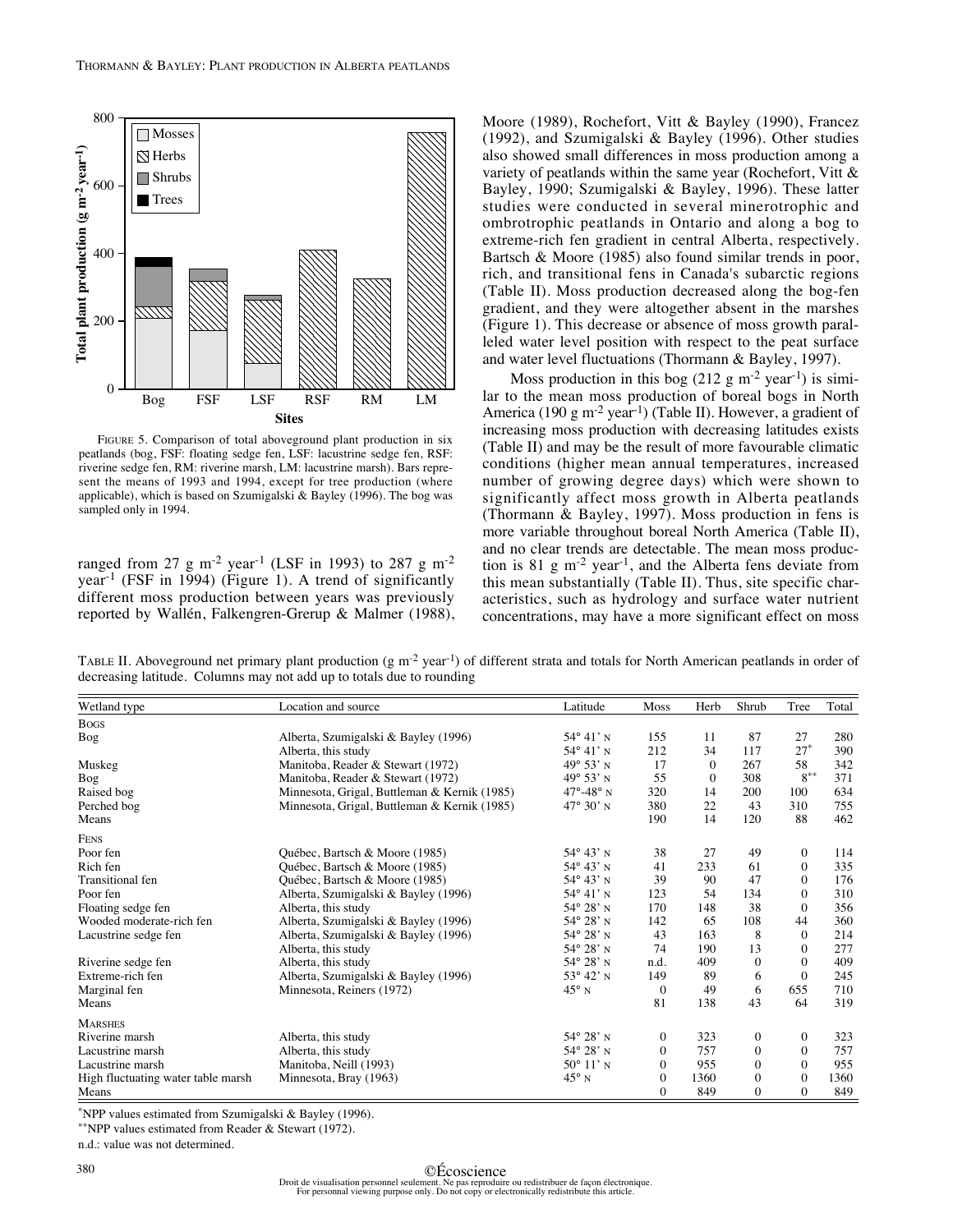growth in these minerotrophic peatlands.

Grigal (1985) determined that moss growth in hollows is greater than on hummocks. We assume that moss growth is fairly uniform within the bog and the FSF since both sites consist primarily of hummocks. Therefore, no adjustments were made to account for Grigal's (1985) microtopographical difference in moss growth. Moss production in the LSF was based on a hollow growing species. We assume that our production values are good estimates of total moss production as moss cover was uniform within the sites and those species measured had more than 80% ground cover. However, Grigal (1985) claims that moss production values attained via the cranked wire method may underestimate the actual moss production.

The RM and the LM did not have a moss stratum during the years of this study. No peat cores were collected to ascertain whether mosses grew in this site previously.

#### HERB PRODUCTION

The bog had the lowest herb production  $(35 \text{ g m}^{-2} \text{ year}^{-1})$ of all six sites (Figure 2). This value is higher than Szumigalski & Bayley's (1996) findings, who reported a mean value of 11 g m<sup>-2</sup> year<sup>-1</sup> for the same site in 1991 and 1992. The marshes in this study generally exhibited higher peak herb production values (158 to 409 g  $\mathrm{m}^2$  year<sup>-1</sup>) than the fens (Figure 2). Herb production was substantially higher in the RSF than in the RM in 1994. This is due to the more favourable water regime for herb growth in the fen compared to the marsh (Thormann & Bayley, 1997). Beaver dams blocked the water flow of the associated stream of the RM, and herb production decreased due to low water availability. Conversely, the water level rose in the RSF during the second year of this study (Thormann & Bayley, 1997), resulting in increased herb growth. Szumigalski & Bayley (1996) previously studied the LSF in 1991 and 1992 and reported peak herb production values of 122 and 203  $\rm g$  m<sup>-2</sup> year<sup>-1</sup> (mean of 163 g m<sup>-2</sup> year<sup>-1</sup>). These values are similar to our results of 80 to 300 g  $m<sup>-2</sup>$  year<sup>-1</sup> in 1993 and 1994 (mean of 190 g m<sup>-2</sup> year<sup>-1</sup>). Total herb production increased along the bog-fen-marsh peatland gradient (Figure 2). Herb production correlated significantly with water level position relative to the peat surface (Thormann & Bayley, 1997), whereby a higher water table leads to increased herb production in peatlands.

Herb production in North American boreal bogs is similar among sites (Table II). Herb production in fens is similar as well; however, herb production in the RSF is substantially higher than in the remaining boreal fens (Table II). In contrast to the generally similar herb production values of bogs and fens, marsh herb production varies substantially and appears to increase with decreasing latitude (Table II). The hydrologic regimes within North American bogs, fens, and marshes may account for a large proportion of the variation in herb production observed (Table II).

The measurement for aboveground net primary plant production by the multiple harvest method can underestimate herb production due to shoot mortality, different time of peak biomass for different herb species, and herbivory. It can also overestimate herb production due to overwintering of green shoots and translocation from old parts to new ones (Wheeler & Shaw, 1991; Bernard & Gorham, 1978; Reader 1978; Richardson, 1978). Furthermore, up to 90% of the total production of herbs occurs in belowground structures (roots, rhizomes) (Wallén, 1993; Sjörs, 1991), thus, our herb production values may significantly underestimate the actual herb production values within each peatland. However, since belowground tissues of many sedges, such as *Carex rostrata* and *C. aquatilis*, are perennial in nature (Bernard & Gorham, 1978), the majority of plant tissues that lead to peat accumulation in peatlands originates from aboveground tissues that die annually (stems, leaves).

#### SHRUB PRODUCTION

Shrub NPP, including radial production, in the bog was 126 g m<sup>-2</sup> year<sup>-1</sup> (sampled only in 1994) (Figure 3). This value was higher than Szumigalski & Bayley's (1996) findings of 77 to 97 g m<sup>-2</sup> year<sup>-1</sup> in the same bog. Szumigalski & Bayley (1996) reported shrub production values ranging from 6 to 9 g m<sup>-2</sup> year<sup>-1</sup> in the LSF in 1991 and 1992. These values are similar to our findings for the two growing seasons following their study.

Shrub production varies substantially in bogs in boreal North America (Table II), and no latitudinal gradient exists. Poor and wooded fens have substantially more shrub production than open, sedge-dominated fens, whereby the latter fens are similar in shrub production in North America (Table II). The decreasing gradient of shrub production paralleled the one observed for moss production in these peatlands (Figure 3). The relative position of the water table with respect to the peat surface affects shrub production in peatlands, whereby a higher water table limits shrub growth (Thormann & Bayley, 1997; Szumigalski & Bayley, 1996).

The RSF, RM, and LM had no shrub stratum, possibly due to high water tables in these sites (Thormann & Bayley, 1997) which may inhibit seed germination of woody plants. The raised water table decreases oxygen transfer to seedlings and roots, resulting in the reduction in vegetative and reproductive growth and often death (Kozlowski, Kramer & Pallardy, 1991).

Our estimates for shrub net primary production may be low because the current year's leaves and stems may continue to grow until October (Backéus, 1985) (our last harvest was conducted in late August). Furthermore, we did not determine radial growth of dwarf shrubs; however, their radial production is believed to be minimal (Vasander, 1982). Furthermore, Szumigalski & Bayley's (1996) estimates of radial production of the major shrub species are low as they did not take into account stem mortality and burial by peat (Forrest & Smith, 1975). Losses due to retranslocation, litter fall, and herbivory may decrease estimates of shrub NPP throughout the growing season as well.

#### TOTAL VASCULAR PLANT PRODUCTION

Total vascular NPP varied significantly among sites and between years, ranging from 94 (LSF in 1993) to 933 (LM in 1994) g m<sup>-2</sup> year<sup>-1</sup> (Figure 4). During both years of this study, the LM had the highest NPP of all sites. In 1993, total aboveground vascular and total herb NPP exhibited the same trends. The LM and LSF had the highest and lowest total aboveground vascular and herb NPP, respectively,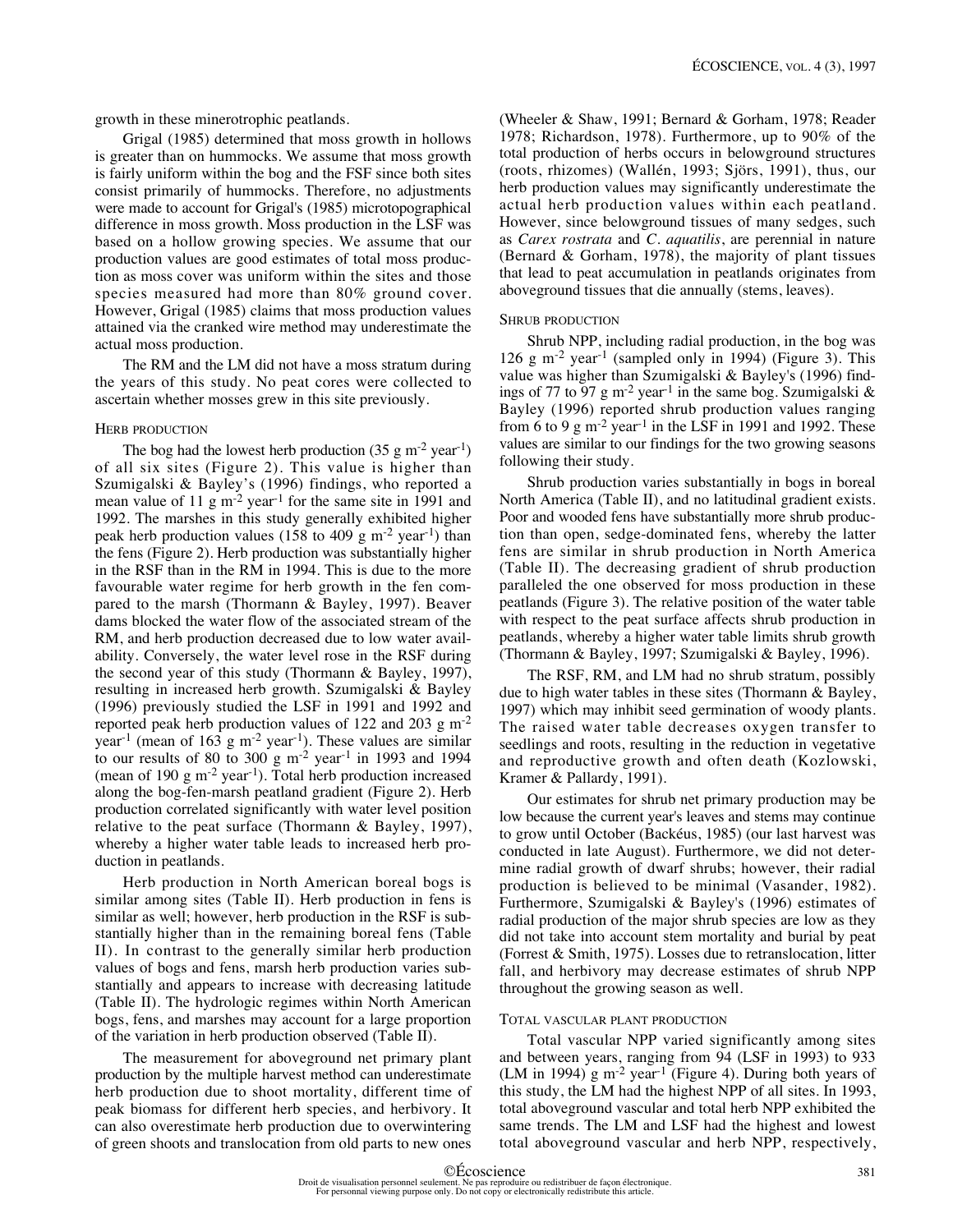with the remaining sites exhibiting intermediate NPP values (Figures 2 & 4). This trend was most apparent during 1994 as well; however, vascular and herb NPP values decreased significantly in the RM due to lower water levels (beaver dams blocked the stream above the study site) (Thormann & Bayley, 1997), and vascular and herb NPP increased significantly in the LSF and FSF from 1993 to 1994 (Figure 2). These increases in herb NPP were attributed to more favourable water level changes in these two fens as well (Thormann & Bayley, 1997).

Total vascular NPP in the bog was  $178$  g m<sup>-2</sup> year<sup>-1</sup> in 1994 (Table II). This value is similar to the mean total vascular NPP for North American bogs (222 g m<sup>-2</sup> year<sup>-1</sup>) (Table II). However, an increasing gradient of total vascular NPP with decreasing latitudes does exist for boreal North American bogs (Table II). Such a latitudinal gradient is not apparent in fens. The mean total vascular NPP for the fens of this study (266 g m<sup>-2</sup> year<sup>-1</sup>) is similar to the North American mean for boreal fens (245 g m<sup>-2</sup> year<sup>-1</sup>) (Table II). A latitudinal gradient of total vascular NPP in North American boreal marshes is less pronounced than that found in bogs (Table II). Mean vascular NPP for these marshes was 540 g  $\rm m^{-2}$  year<sup>-1</sup> and the North American mean is 849 g  $\rm m^{-2}$  year<sup>-1</sup> (Table II). It appears that the latitudinal gradient of increasing total vascular NPP with decreasing latitudes is pronounced in boreal marshes; however, due to the significantly decreased vascular NPP in the RM in 1994 (Figure 4), our low mean NPP in the marshes of this study may be skewed, magnifying vascular NPP differences among North American boreal marshes. Total vascular NPP increases along the bog-fen-marsh gradient in this study. It appears that the mean vascular NPP is similar in bogs and fens in North America (222 and 245 g m<sup>-2</sup> year<sup>-1</sup>, respectively); however, their mean vascular NPP is substantially lower than that found in boreal marshes  $(849 \text{ g m}^{-2} \text{ year}^{-1})$  (Table II). This may be attributed to the dominance of the herb stratum in affecting total plant NPP in North American peatlands and the more favourable water regime for herb growth in marshes than in fens and bogs. The lower contribution of herb NPP to the total vascular NPP in bogs compared to fens is offset by the comparably larger contribution of shrub NPP to the total vascular NPP in the bogs compared to the fens. This results in similar total vascular NPP values for these two peatland types.

#### TOTAL PLANT PRODUCTION

Total NPP in the bog was  $390 \text{ g m}^{-2}$  year<sup>-1</sup> during the 1994 growing season (Figure 5, Table II). This value is higher than plant production values reported by Szumigalski & Bayley (1996) for the same site during the 1991 and 1992 growing seasons (mean of 273 g m<sup>-2</sup> year<sup>-1</sup>). A latitudinal gradient of aboveground net primary plant production is present for bogs, with lower NPP at higher latitudes and higher NPP at more southern locations (Table II). The mean total plant production in boreal bogs in North America is  $462$  g m<sup>-2</sup> year<sup>-1</sup> (Table II). European bogs are generally less productive compared to North American ombrotrophic systems as indicated by Vasander (1982). However, Forrest & Smith (1975) reported similar values from British blanket bogs.

The fens ranged from 277 to 409 g  $m<sup>-2</sup>$  year<sup>-1</sup> in mean

total aboveground plant production (Figure 5, Table II). A latitudinal gradient of NPP exists for fens as well. However, this gradient of increasing NPP with decreasing latitudes is not as pronounced as it is with bogs in North America (Table II). Factors other than climate, such as hydrology and vegetation composition, may be influencing NPP in fens.

The RSF was the most productive fen  $(409 \text{ g m}^{-2} \text{ year}^{-1})$ , whereas the LSF was the least productive fen  $(277 \text{ g m}^{-2})$ year-1) (Figure 5). Szumigalski & Bayley (1996) examined the same LSF in 1991 and 1992 and measured a mean aboveground NPP of 214 g  $m^{-2}$  year<sup>-1</sup>. This is significantly lower than our mean NPP for the two years following their study. This site underwent significant changes to its hydrological regime during the early 1990s, which may explain this difference in NPP (121 and 433 g m<sup>-2</sup> year<sup>-1</sup> in 1993 and 1994, respectively). The water table began to drop in 1991 (Szumigalski & Bayley, 1996) and then began to rise again in 1994 (Thormann & Bayley, 1997). This is directly correlated with the changes in NPP observed over this time period in this site. The LSF is dominated by *Carex lasiocarpa, C. diandra* and *C. rostrata*, and Wheeler & Shaw (1991) and Verhoeven *et al.* (1983) reported NPP values of 210 to 250 g  $m<sup>2</sup>$  year<sup>-1</sup> in fens with a similar vegetation composition in Europe.

The LM and RM exhibited mean NPP values of 757 and 323  $\text{g}$  m<sup>-2</sup> year<sup>-1</sup>, respectively, during the 1993 and 1994 growing seasons (Figure 5, Table II). These values for southern boreal marshes are low compared to findings by van der Valk & Davis (1978), Anderson (1976), Auclair, Bouchard & Pajaczkowski (1976), Mason & Bryant (1975), Bray (1963), and Bray, Lawrence & Pearson (1959). However, all of these studies were conducted in marshes at lower latitudes, and a gradient of increasing NPP with decreasing latitudes exists for marshes. As with fens, climate is not the only factor influencing NPP in these peatlands, but hydrology, specifically water levels (Mitsch & Gosselink, 1993), and the dominant vegetation (van der Valk & Davis, 1978) influence NPP in marshes as well.

# **Conclusion**

We have examined five peatlands in 1993 and an additional sixth in 1994 in central Alberta, Canada. They were a bog, a floating sedge fen (FSF), a lacustrine sedge fen (LSF), a riverine sedge fen (RSF), a riverine marsh (RM), and a lacustrine marsh (LM). All three fens are rich fens.

Our hypothesis of increasing aboveground net primary plant production along this bog-fen-marsh gradient was rejected by our results. The total aboveground NPP increased from bogs to marshes; however, the bog did not exhibit a significantly lower NPP than the fens in this study. In fact, the LSF was significantly less productive, on average, than the bog. Since belowground NPP was not determined but may account for up to 90% of the total production of some sedges (Wallén, 1993; Sjörs, 1991), it is possible that total production in these fens and marshes was significantly underestimated; therefore, an increasing gradient of NPP from bogs to fens to marshes may still exist in southern boreal peatlands in Alberta.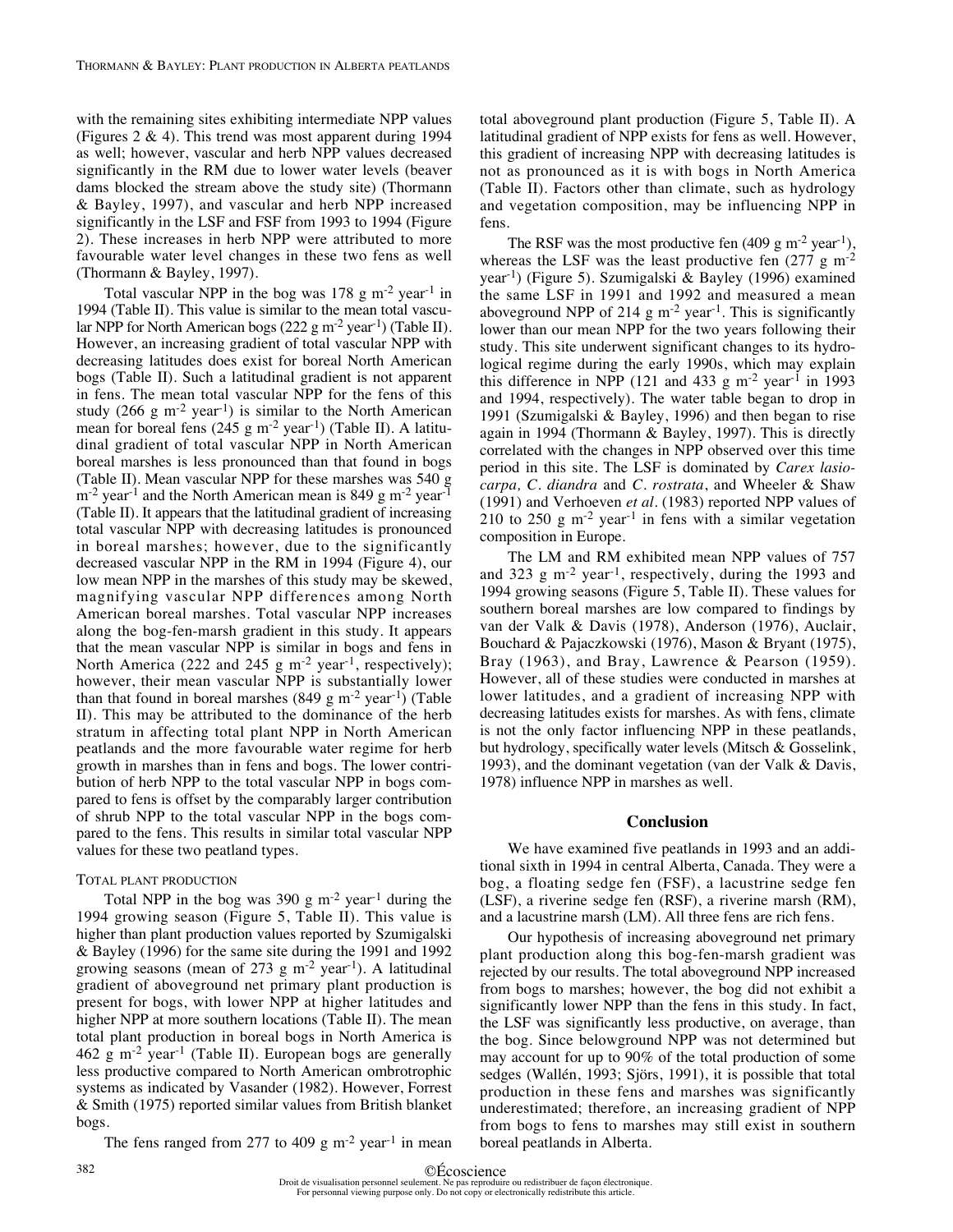The bog exhibited an aboveground NPP of 390 g  $\text{m}$ <sup>-2</sup> year-1 in 1994 and this value is intermediate for bogs in North America. The fens had NPP values ranging from 277 to 409  $\rm g$  m<sup>-2</sup> year<sup>-1</sup>, which is also intermediate for North American fens; however, the marshes of this study (323 to 757  $g$  m<sup>-2</sup> year<sup>-1</sup>) were significantly less productive than other North American marshes. The bog complements a latitudinal gradient of increasing NPP with decreasing latitudes. Fen aboveground NPP is similar in boreal regions of North America, and a latitudinal gradient is less pronounced. Production values of marshes differ considerably, depending on the dominant vegetation of the marsh (van der Valk & Davis, 1978), but a similar, although not as prominent, latitudinal gradient is present as well (Table II). Moss and shrub production decreased along this bog-fen-marsh gradient in central Alberta, whereby herb production increased along the same gradient. Trees were found only in the bog and their NPP was small compared to the production of the other vegetation strata. Shrub and moss strata were absent in both marshes. Moss and herb production was more variable between years than among sites, whereas shrub production remained similar during both years of this study. Generally, all sites had a greater total aboveground NPP in 1994 than in 1993 (except the riverine marsh, whose water was blocked by beaver dams in 1994).

#### **Acknowledgements**

The authors thank A. Szumigalski, E. Joyce, R. Mewhort, S. Urban, and J. White for their field assistance, and G. Hutchinson and P. Burgess for water sample analyses. We are also grateful to B. Miller, R. Bryant, and R. Beier for allowing us access to their properties to carry out part of this project. This project was funded by a Natural Sciences and Engineering Research Council Grant to S. E. B. and a Circumpolar/Boreal Alberta Research (C/BAR) Grant from the Canadian Circumpolar Institute (CCI) to M. N. T.

#### **Literature cited**

- Alberta Water Resources Commission, 1993. Wetland Management in the Settled Area of Alberta: An Interim Policy. Alberta Water Resources Commission, Edmonton, Alberta.
- Anderson, F. O., 1976. Primary production in a shallow water lake with special reference to a reed swamp. Oikos, 27: 243-250.
- Anderson, L. E., 1990. A checklist of *Sphagnum* in North America north of Mexico. The Bryologist, 93: 500-501.
- Anderson, L. E., H. A. Crum & W. R. Buck, 1990. List of the mosses of North America north of Mexico. The Bryologist, 93: 448-499.
- Auclair, A. N. D., A. Bouchard & J. Pajaczkowski, 1976. Productivity relations in a *Carex* ecosystem. Oecologia, 26: 9-31.
- Backéus, I., 1985. Aboveground production and growth dynamics of vascular bog plants in central Sweden. Acta Phytogeographica Suecica, 74: 1-98.
- Bartsch, I. & T. R. Moore, 1985. A preliminary investigation of primary production and decomposition in four peatlands near Schefferville, Québec. Canadian Journal of Botany, 63: 1241- 1248.
- Bernard, J. M. & E. Gorham, 1978. Life history aspects of primary production in sedge wetlands. Pages 39-53 *in* R. E. Good, D. F. Whigham & R. L. Simpson (ed.). Freshwater Wetlands: Ecological Processes and Management Potential. Academic

Press, New York.

- Bray, J. R., 1963. Root production and the estimation of net productivity. Canadian Journal of Botany, 41: 65-72.
- Bray, J. R., D. B. Lawrence & L. C. Pearson, 1959. Primary production in some Minnesota terrestrial communities for 1957. Oikos, 10: 38-49.
- Clymo, R. S., 1970. The growth of *Sphagnum*: Methods of measurement. Journal of Ecology, 58: 13-49.
- Ecoregions Working Group, 1989. Ecoclimatic Regions of Canada, First Approximation. Canada Committee on Ecological Land Classification, Ecological Land Series, no. 23. Sustainable Development Branch, Canadian Wildlife Service, Conservation and Protection, Environment Canada, Ottawa, Ontario.
- Environment Canada, 1982. Canadian Climate Normals, 1951- 1980, Temperature and Precipitation, Prairie Provinces. Canadian Climate Program. Ottawa, Ontario.
- Forrest, G. I. & R. A. H. Smith, 1975. The productivity of a range of blanket bog vegetation types in the northern Pennines. Journal of Ecology, 63: 173-202.
- Francez, A. J., 1992. Structure, function and evolution of the ecosystem of a peat bog: Primary production and nitrogen flow in a bog in central France. Annales Botanici Fennici, 29: 197- 211.
- Gorham, E., 1991. Northern peatlands: Role in the carbon cycle and probable responses to climate warming. Ecological Applications, 1: 182-195
- Gorham, E. & M. G. Somers, 1973. Seasonal changes in the standing crop of two montane sedges. Canadian Journal of Botany, 51: 1097-1108.
- Grigal, D. F., 1985. *Sphagnum* production in forested bogs of northern Minnesota. Canadian Journal of Botany, 63: 1204- 1207.
- Grigal, D. F., C. G. Buttleman & L. K. Kernik, 1985. Biomass and productivity of the woody strata of forested bogs in northern Minnesota. Canadian Journal of Botany, 63: 2416-2424.
- Kozlowski, T. T., P. J. Kramer & S. G. Pallardy, 1991. The Physiological Ecology of Woody Plants. Harcourt Brace Jovanovich, Publishers, Academic Press, San Diego, California.
- Malmer, N., 1986. Vegetation gradients in relation to environmental conditions in northwestern European mires. Canadian Journal of Botany, 64: 375-383.
- Mason, C. F. & R. J. Bryant, 1975. Production, nutrient content and decomposition of *Phragmites communis* Trin. and *Typha angustifolia* L. Ecology, 63: 71-95.
- Mitsch, W. J. & J. G. Gosselink, 1993. Wetlands. 2nd edition, Van Nostrand Reinhold, New York.
- Moore, T. R., 1989. Growth and net production of *Sphagnum* at five fen sites, subarctic eastern Canada. Canadian Journal of Botany, 67: 1203-1207.
- Moss, E. H., 1983. Flora of Alberta. A Manual of Flowering Plants, Conifers, Ferns and Fern Allies Found Growing Without Cultivation in the Province of Alberta, Canada. 2nd edition, revised by J. G. Packer, University of Toronto Press, Toronto, Ontario.
- National Wetlands Working Group, 1988. Wetlands of Canada. Ecological Land Classification Series, no. 24. Sustainable Development Branch, Environment Canada, Ottawa, Ontario, and Poly Science Publications, Montréal, Québec.
- Neill, C., 1993. Seasonal flooding, soil salinity and primary production in northern prairie marshes. Oecologia, 95: 499-505.
- Reader, R. J., 1978. Primary production in northern bog marshes.